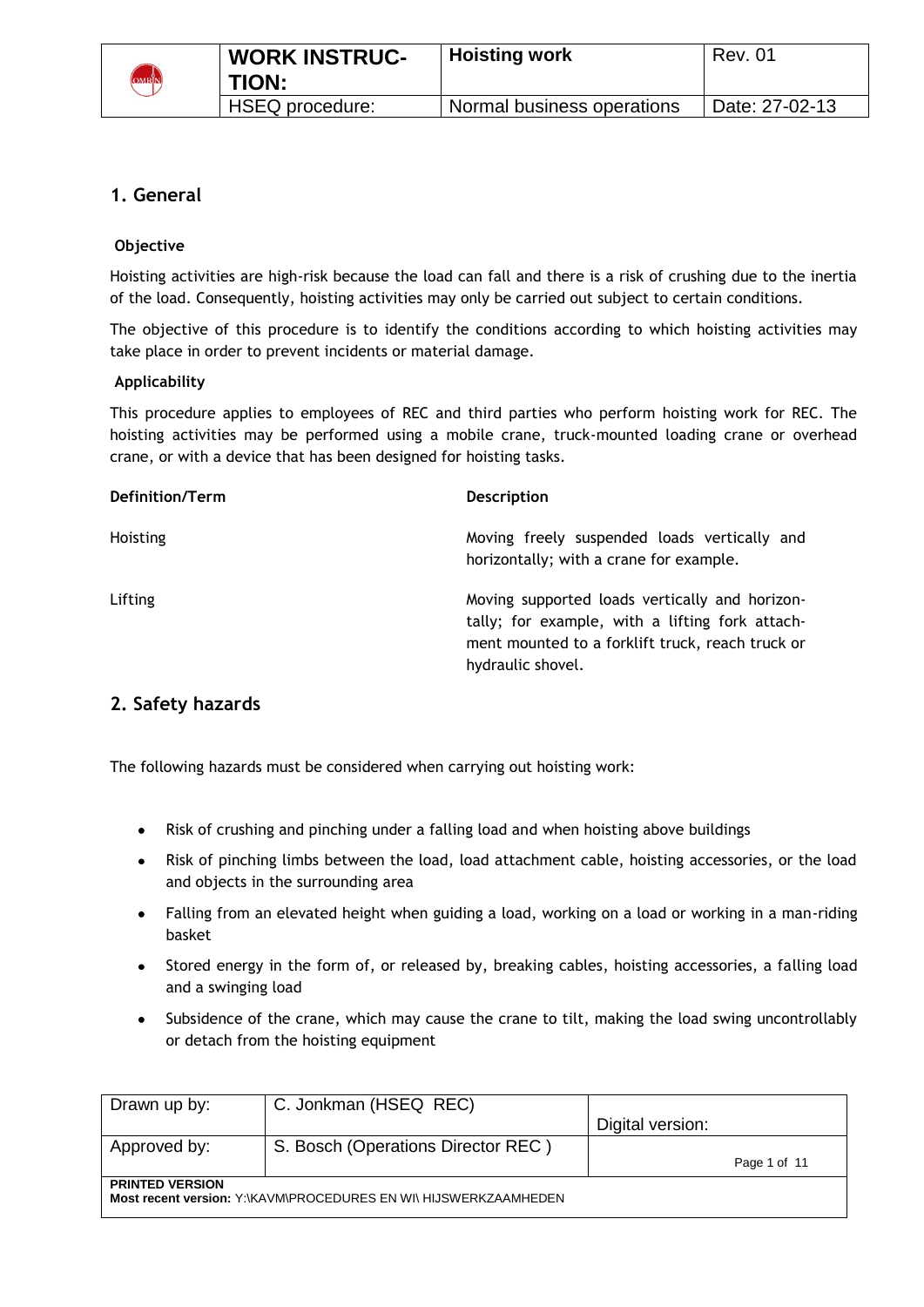

- Incidents and damage caused by poor communication (language problems, interference, hand and  $\bullet$ arm signals)
- Electrical discharge when working close to live electricity cables
- Risk of falling, risk of crushing and pinching when erecting and dismantling a mobile or modular  $\bullet$ crane
- No environmental risks  $\bullet$

| Drawn up by:           | C. Jonkman (HSEQ REC)                                            |                  |              |
|------------------------|------------------------------------------------------------------|------------------|--------------|
|                        |                                                                  | Digital version: |              |
| Approved by:           | S. Bosch (Operations Director REC)                               |                  |              |
|                        |                                                                  |                  | Page 2 of 11 |
| <b>PRINTED VERSION</b> | Most recent version: Y:\KAVM\PROCEDURES EN WI\ HIJSWERKZAAMHEDEN |                  |              |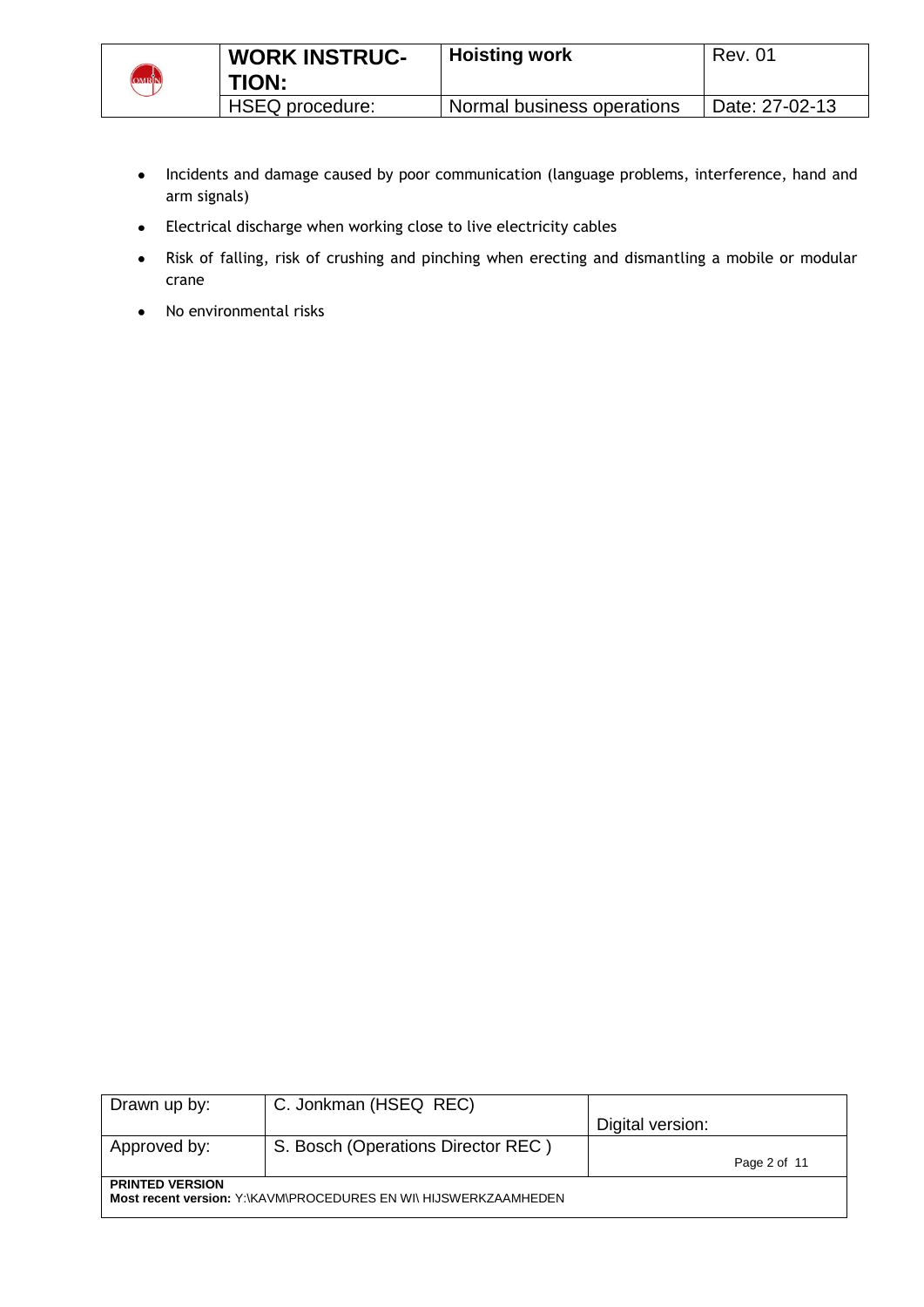

# **3. Health hazards**

- Exposure to dust and airborne particles (including micro-organisms)  $\bullet$
- Vapours and gases  $\bullet$
- Exposure to heat  $\bullet$
- Hearing damage

# **4. Working method**

The section below describes the procedure for carrying out the activities:

- preparation for hoisting work (4.1)  $\bullet$
- hoisting work with mobile cranes (4.2)  $\bullet$
- anticipating weather conditions (4.3)  $\bullet$
- testing, inspection and safety devices (4.4)  $\bullet$
- using hoisting equipment (4.5)
- training (4.6)  $\bullet$
- use of fall protection (4.7)  $\bullet$
- cordoning off the hoisting area (4.8)  $\bullet$
- $\bullet$ communication (4.9)

### **4.1 Preparation for hoisting work**

Based on the decision tree in "Chapter 10, Hoisting plan decision tree", the requesting party or work planner determines whether a hoisting plan needs to be drawn up. The hoisting plan and the TRA are drawn up by, or on behalf of, the requesting party and "Chapter 11, Points to consider in the hoisting plan" is used as a guideline when doing so. The HSEQ department can provide advice when drawing up the hoisting plan. The hoisting plan must be approved by the hoisting company, the relevant manager and the HSEQ department. This also applies if the hoisting work changes relative to the hoisting plan. Hoisting work that is to take place close to (within 5 metres of an electrically live component) or above electrical systems must also be approved by the person responsible for electrical safety.

The work planner may produce a drawing of the site that indicates dimensions and the presence of pipes and cables.

If applicable, the checkboxes for the hoisting plan and TRA are checked on the work permit\*. The hoisting plan and the TRA are stored by the requesting party in the following location; Y drive/KAVM/Veiligheid/TRA, so that they can be referenced by all employees.

The type of crane is chosen based on consultation between the requesting party and the contact at the hoisting company, as identified in the hoisting plan. Hoisting plans are submitted by the requesting party

| Drawn up by:           | C. Jonkman (HSEQ REC)                                            | Digital version: |              |
|------------------------|------------------------------------------------------------------|------------------|--------------|
| Approved by:           | S. Bosch (Operations Director REC)                               |                  | Page 3 of 11 |
| <b>PRINTED VERSION</b> | Most recent version: Y:\KAVM\PROCEDURES EN WI\ HIJSWERKZAAMHEDEN |                  |              |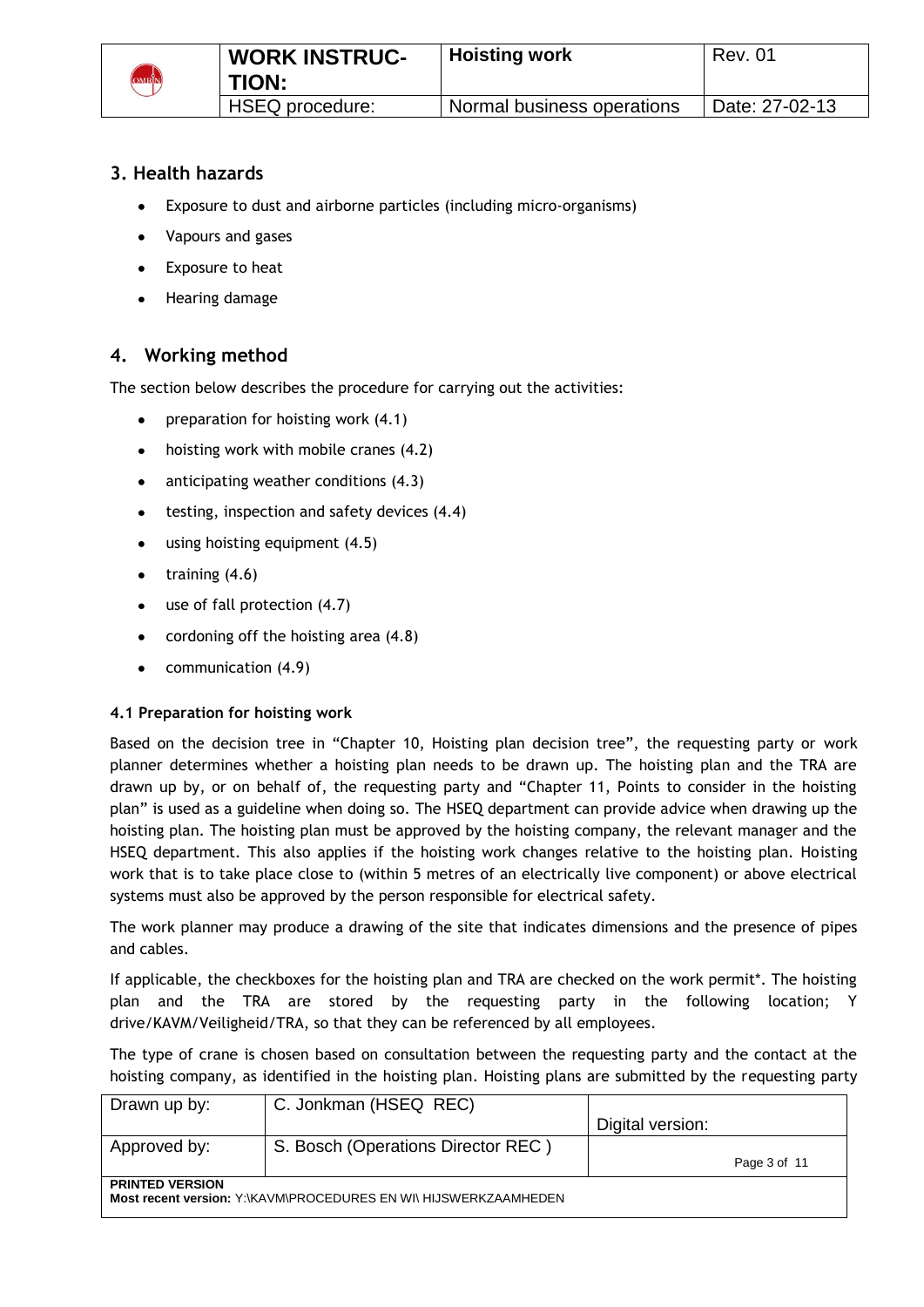

to the installation manager at least one week before commencement of the hoisting work. A simple hoisting plan is submitted by the requesting party to the installation manager at least one day before commencement of the work. The installation manager checks the hoisting plan for possible conflicts with other activities or with the site operating conditions. The requesting party (or representative of the requesting party) explicitly calls attention to the hoisting work during the morning meeting on the relevant hoisting day.

## **4.2 Hoisting work with mobile cranes**

### *4.2.1 Site access*

Before accessing the site, the crane operator reports in at the weighbridge. The weighbridge operator runs through the access procedures such as checking VCA certification and displaying the instruction film for visitors. The weighbridge operator also calls the designated contact at REC.

### *4.2.2 Carrying out hoisting work*

After the crane has been admitted to site, the requesting party assigns a route and set-up position to the crane operator. The requesting party, together with the crane driver or job owner, receives the work permit and associated documents from the relevant manager (possible hoisting plan, TRA, LMRA checklist for hoisting work, etc).

The requesting party discusses the work with the crane driver and job owner in a pre-work meeting.

After setting up the crane and at the start of the working day (in the case of multiple hoisting days), the requesting party, job owner and crane operator fill out the LMRA checklist for hoisting work. The checklist is handed in at the end of the day together with the work permit.

When attaching the load and performing hoisting work, the requesting party is present at the work site (in order to supervise).

The crane operator is fully responsible during actual hoisting and use of the crane. When hoisting a load with multiple cranes, the hoisting company foreman is fully responsible for the hoisting activities. The job owner is responsible for the activities described on the work permit. The job owner reports any deviations to the requesting party.

If the work is carried out within the context of a specific project, the above applies insofar as commensurate.

If required by the type of load, rigging lines will be used in order to control the load. Rigging lines should not be used to move a load horizontally and may only be used to guide the load's path.

### *4.2.3 Completion of the work*

After completion of the hoisting activities, the job owner reports to the requesting party, who checks whether the work has been performed correctly and inspects the surrounding area for possible damage. The job owner submits the work permit to the relevant manager.

| Drawn up by:                                                                               | C. Jonkman (HSEQ REC)              | Digital version: |              |
|--------------------------------------------------------------------------------------------|------------------------------------|------------------|--------------|
| Approved by:                                                                               | S. Bosch (Operations Director REC) |                  | Page 4 of 11 |
| <b>PRINTED VERSION</b><br>Most recent version: Y:\KAVM\PROCEDURES EN WI\ HIJSWERKZAAMHEDEN |                                    |                  |              |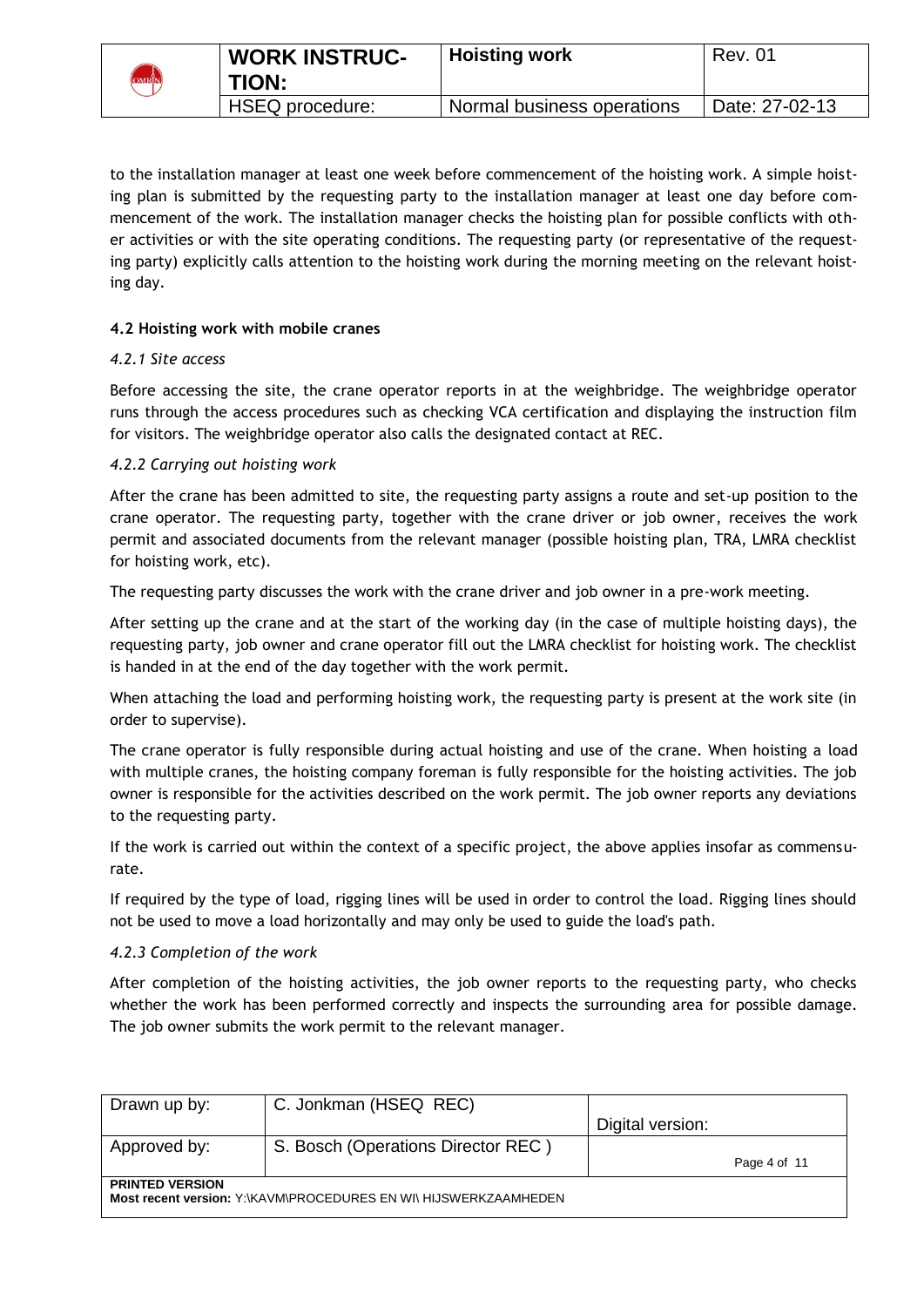

### **4.3 Weather conditions**

The hoisting work may not be carried out if exposure to wind leads to dangerous stability problems or makes it impossible to control the load. No hoisting work may be carried out above 7 Beaufort (13.8 m/s) and in conditions of heavy wind gusts. If indicated by the hoisting table for the crane, a lower maximum wind force may apply, subject to the crane operator's judgement.

Hoisting activities must be discontinued immediately if stormy weather is imminent. The requesting party, job owner and crane operator are all responsible for this decision. If possible, the crane operator covers over the crane or lowers the mast, subject to the crane operator's judgement.

### **4.4 Testing, inspection and safety devices**

### *4.4.1 Inspecting and testing hoisting and lifting equipment*

Hoisting activities may only be carried out using demonstrably approved hoisting and lifting equipment. The hoisting and lifting equipment must be marked with the maximum working load, an identification code and the date of inspection and testing.

Hoisting equipment and hoisting accessories must be inspected annually by an expert or by a certification body. An annual or four yearly inspection and test procedure must be carried out in some cases. The legally required inspection and test periods for REC hoisting equipment are monitored by the Reliability Engineer at REC. The work planner in the technical department monitors the above in the case of lifting tooling for wheeled equipment.

Before starting any hoisting task, the user must visually inspect the hoisting accessories for signs of faults. If in doubt, the hoisting accessories may not be used and must be submitted for re-testing or disposed of.

### *4.4.2 Inspecting/testing cranes*

Only inspected and tested cranes may be used on site. The inspections that have been carried out and the test dates must be recorded in the crane logbook. This also applies to multifunctional machines used for hoisting work, such as pile drivers and/or earthmoving machinery. The crane logbook must be available for inspection at the work site. For details of legislation relating to inspecting, certifying and testing equipment (including cranes) please refer to article 7.4 a of the Dutch Working Conditions Decree (Arbobesluit).

Overhead cranes and hoisting beams must be marked with a valid inspection and test date. The associated crane logbooks and test and inspection reports are kept on file by the Operations department.

| Drawn up by:           | C. Jonkman (HSEQ REC)                                            |                  |              |
|------------------------|------------------------------------------------------------------|------------------|--------------|
|                        |                                                                  | Digital version: |              |
| Approved by:           | S. Bosch (Operations Director REC)                               |                  |              |
|                        |                                                                  |                  | Page 5 of 11 |
| <b>PRINTED VERSION</b> |                                                                  |                  |              |
|                        | Most recent version: Y:\KAVM\PROCEDURES EN WI\ HIJSWERKZAAMHEDEN |                  |              |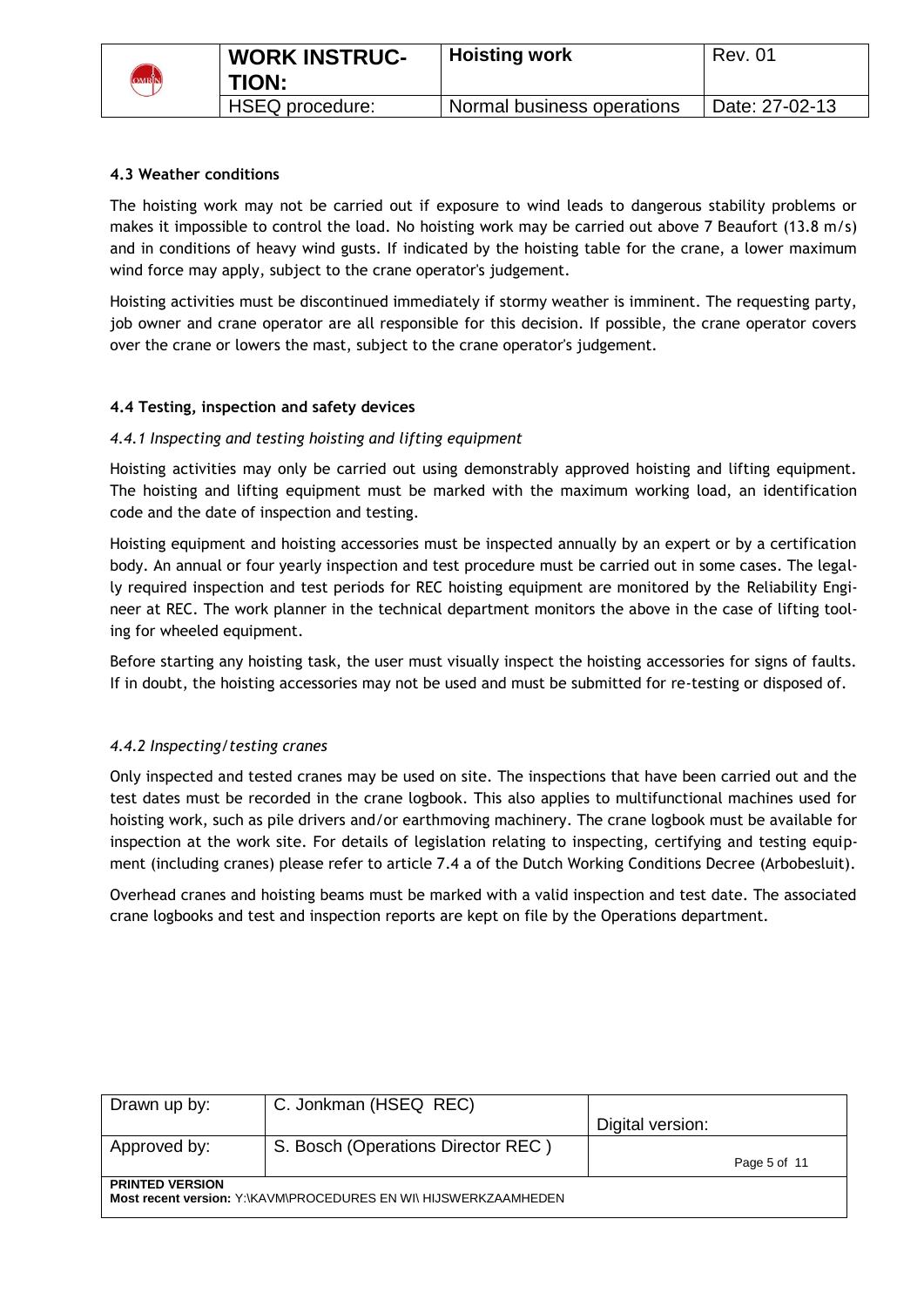

## *4.4.3 Safety devices*

Hoisting tools and cranes must be equipped with a maximum load moment safety device. Users may not disable a load moment safety device and/or a hoist a heavier load than that indicated on the hoisting tooling or in the approved hoisting table for the crane.

### *4.4.4 Load-spreading plates*

The support struts for mobile cranes and modular cranes must always bear on load-spreading plates. The extended length of the support struts corresponds to the values indicated as applicable for the hoisting load in the hoisting tables for the crane. Depending on the ground load, an additional bed of crushed rubble (repack) or Azobe hardwood load-spreaders must be used.

### **4.5 Use of and attachment of hoisting and lifting equipment**

The crane operator, crane driver or user of the hoisting equipment is responsible for ensuring use of the right equipment. In most cases, this is determined by the size and composition of the hoisting load. The equipment must be suitable for the load that is to be moved.

### **Man-riding baskets**

Transporting people in suspended man-riding baskets in combination with a (mobile) crane and/or forklift truck must be carried out in accordance with Dutch Working Conditions Policy Rule, article 7.23d (Arbobeleidsregel artikel 7.23d) and the Working Conditions catalogue (Arbocatalogus) published by the Dutch Vertical Transport Association (Vereniging Verticaal Transport). Before using a man-riding basket, the crane operator and the user fill out the checklist entitled "Werkbak hangende aan een mobiele kraan" (man-riding basket suspended from a mobile crane). This checklist is supplied by the hoisting company.

## **4.6 Training**

### *4.6.1 Mobile crane*

Mobile crane operators must be in possession of a TCVT certificate in their name that has been issued by the Dutch foundation for supervision of certification for vertical transport (Stichting Toezicht Certificatie Verticaal Transport or TCVT) and is valid for the hoisting equipment in question. The required experience and training are described in the TCPR booklet that the crane operator must be able to display.

### *4.6.2 Truck-mounted loading crane*

When loading and unloading consignments on a truck and hoisting loads with a load moment of less than 10 tonnes/metre, the operator must be appropriately trained and possess a certificate of proficiency in using the equipment. When hoisting loads with a load moment of more than 10 tonnes/metre, the operator must be in possession of a TCVT "TruckAutolaadkraan" certificate for truck-mounted loading cranes in his name.

| Drawn up by:           | C. Jonkman (HSEQ REC)                                            | Digital version: |              |
|------------------------|------------------------------------------------------------------|------------------|--------------|
| Approved by:           | S. Bosch (Operations Director REC)                               |                  | Page 6 of 11 |
| <b>PRINTED VERSION</b> | Most recent version: Y:\KAVM\PROCEDURES EN WI\ HIJSWERKZAAMHEDEN |                  |              |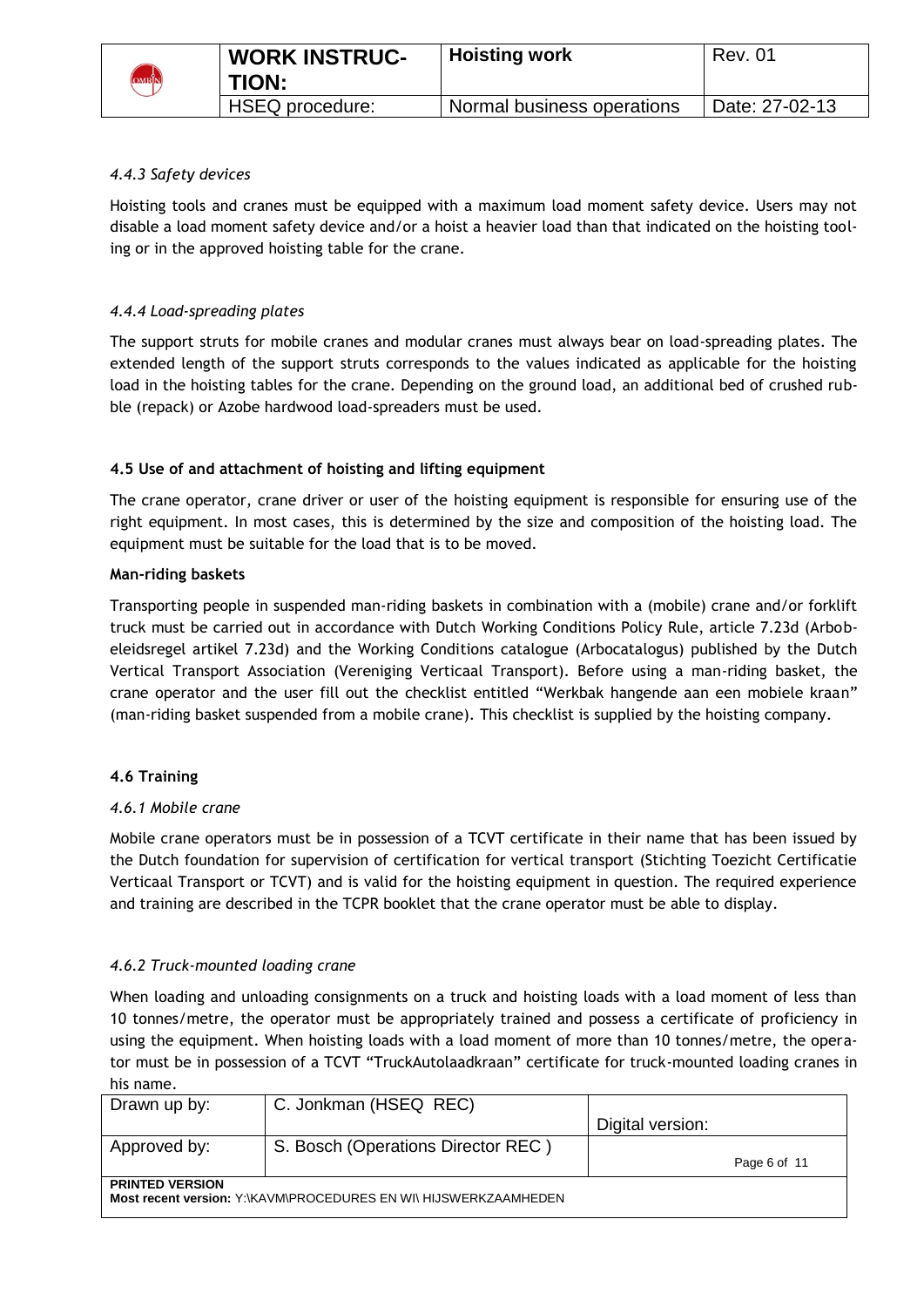

# *4.6.3 Overhead crane and multifunctional machine with hoisting capability*

When carrying out hoisting work, the person operating the overhead crane or machine must have been trained appropriately and be in possession of a certificate of proficiency for the machine in question. The employee must keep a copy of this valid hoisting certificate on his person or have submitted it to the technical department work planner (werkvoorbereider TD).

### *4.6.4 Guiding and attaching loads*

People who attach loads must be trained appropriately and must be in possession of a suitable certificate of proficiency such as the certificate for the "Verplaatsen van lasten" (Moving Loads) training course in the VCA training course guide published by SSVV. Hoisting spotters/riggers must be in possession of a Hijsbegeleider TCVT certificate (TCVT Hoisting Spotter) in their name, issued by the Dutch foundation for the supervision of certification in vertical transport (Stichting Toezicht Certificatie Verticaal Transport or TCVT).

## **4.7 Fall arrester**

If there is a danger of falling during hoisting work, for example because guard rails have been removed, all people within 2 metres of the danger area must attach fall arrester safety lines. See procedure "33.51P Werken op hoogte" (Working at elevated height).

### **4.8 Cordoning off the hoisting area**

### *Hoisting area around the crane*

The hoisting area is cordoned off by the job owner or crane operator using red/white ribbon or chains, or continuous fencing. Only under exceptional circumstances, i.e. when no people other than those performing the work are present in the area where work takes place (for example hoisting in an open field or on a loading platform) may the requirement for cordoning-off be ignored, subject to the condition that hoisting takes place under the supervision of a clearly identifiable person who can warn and restrain possible passers-by. If the hoisting work affects vehicle movements on the site in any way, consideration must be given to diversion routes or extra signposting.

In principle, if a load is hoisted over buildings that are (or may be) occupied, the section of the building that might suffer an impact when hoisting the load should be evacuated. The decision to evacuate or not depends on the size of the load and the structural design of the building. The reason for not evacuating the building is documented in the TRA and must be approved by the HSEQ department and the job owner.

### *Hoisting area for overhead cranes*

The area under the hoisting opening must be cordoned off during hoisting by the overhead crane operator. A solid barrier should preferably be used in order to prevent employees from entering the area under the load. When hoisting in a warehouse or workshop, the hoisting area does not need to be cordoned off as long as the load is moved at walking pace and no persons who are not involved in the hoisting work are present within 5 metres of the load.

| Drawn up by:           | C. Jonkman (HSEQ REC)                                            |                  |              |
|------------------------|------------------------------------------------------------------|------------------|--------------|
|                        |                                                                  | Digital version: |              |
| Approved by:           | S. Bosch (Operations Director REC)                               |                  |              |
|                        |                                                                  |                  | Page 7 of 11 |
| <b>PRINTED VERSION</b> |                                                                  |                  |              |
|                        | Most recent version: Y:\KAVM\PROCEDURES EN WI\ HIJSWERKZAAMHEDEN |                  |              |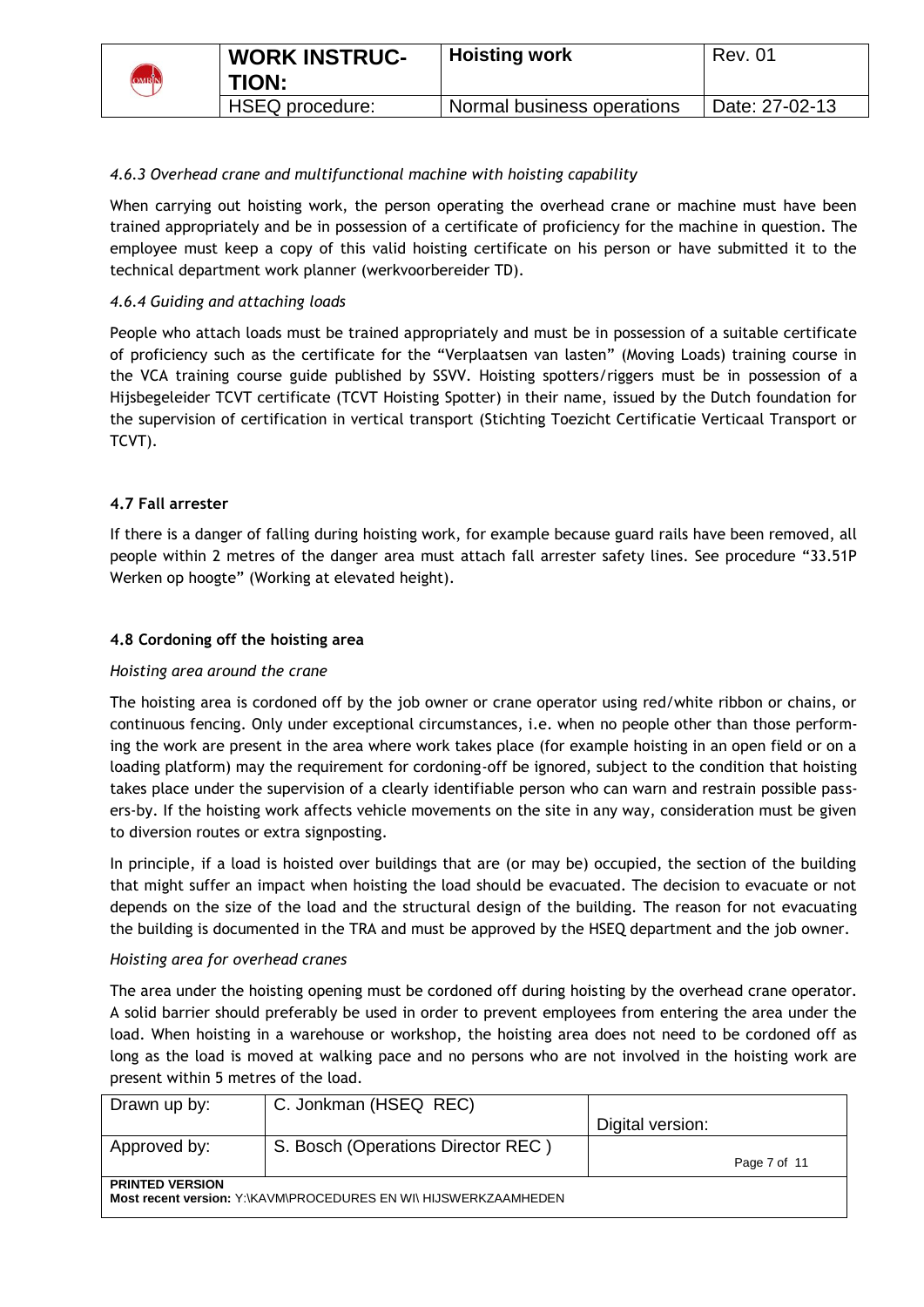

## **4.9 Communication**

When coordinating the hoisting work, instructions are given to the crane operator by a single person. This communication may take place using walkie-talkies or via hand and arm signals. If the spotter and the crane operator cannot see each other, communication takes place using walkie-talkies.

When using a man-riding basket, the crane operator communicates with the employees in the basket via walkie-talkie.

When multiple cranes are used to hoist the same load, or mobile elevating work platforms are involved in the hoisting activities, communication takes place via walkie-talkie between the crane operators and the spotter coordinating the hoisting work. The walkie-talkies must be set to the same channel and correct operation tested beforehand.

# **5. Mandatory PPE**

- Safety footwear
- Safety helmet
- Work clothing (possibly worn under a white disposable overall fitted with a hood)
- Work gloves
- Ear protectors when the equipment is in operation

## **6. Situation-related PPE**

- Half-face or full-face mask with a P3 filter cartridge
- Full-face mask with a blower respirator unit equipped with P3 filter cartridges
- Dust goggles (when using a nose/mouth respirator or half-face mask) $\bullet$

| Drawn up by:           | C. Jonkman (HSEQ REC)                                            |                  |              |
|------------------------|------------------------------------------------------------------|------------------|--------------|
|                        |                                                                  | Digital version: |              |
| Approved by:           | S. Bosch (Operations Director REC)                               |                  |              |
|                        |                                                                  |                  | Page 8 of 11 |
| <b>PRINTED VERSION</b> | Most recent version: Y:\KAVM\PROCEDURES EN WI\ HIJSWERKZAAMHEDEN |                  |              |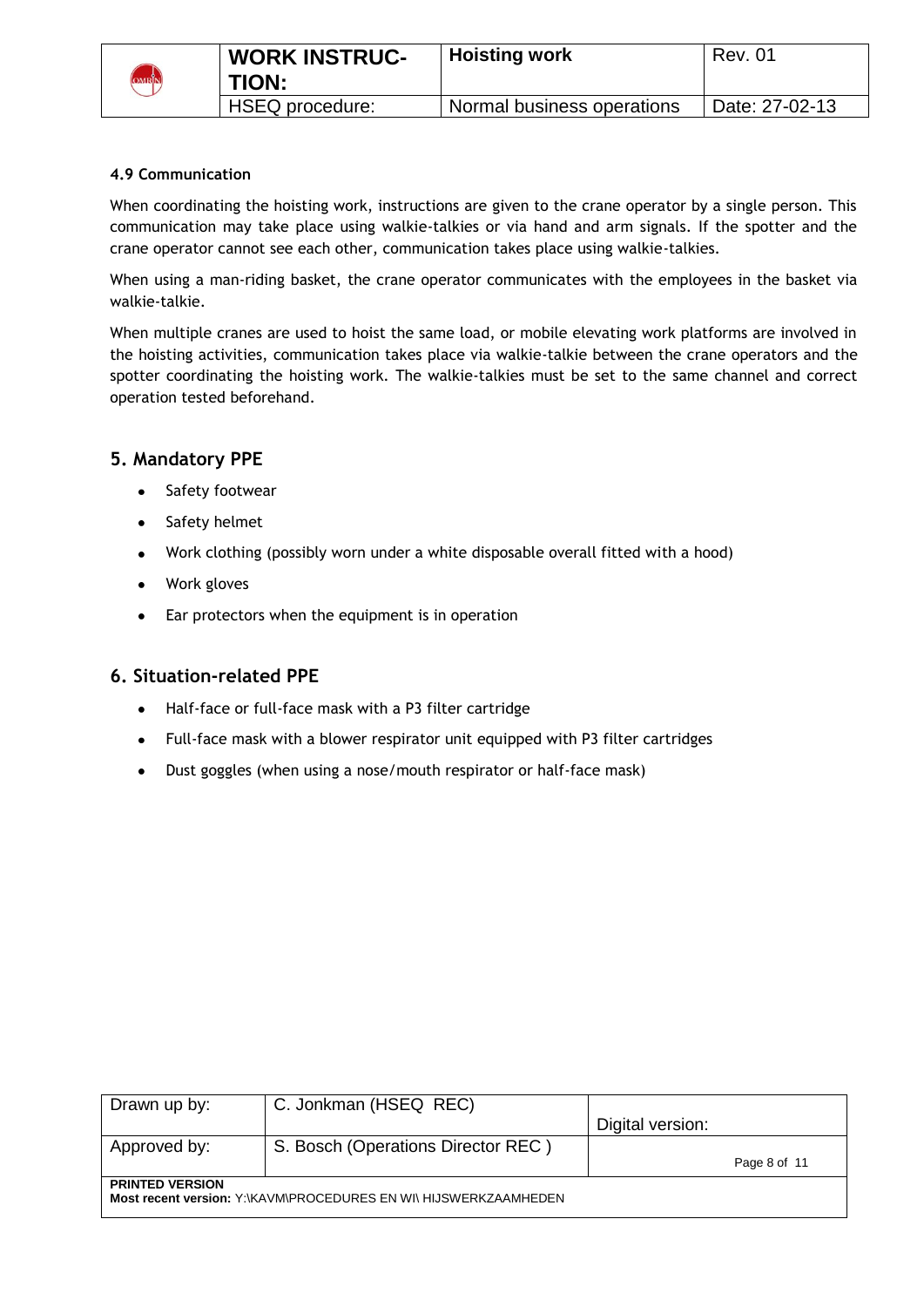

# **7. Hygiene**

- Clean the safety footwear if required
- Clean tools/accessories that have been used
- Take a shower and dress in clean (work) clothing

# **8. Relevant legislation and regulations**

- Arboregeling (Dutch Working Conditions Regulation), Chapter 7 (Work resources)
- Arboregeling (Dutch Working Conditions Regulation), article 8.26 (hand and arm signals)
- Arbobesluit (Dutch Working Conditions Decree), Chapter 7 (Work resources and specific activities): section 2, 4 and 5.
- Arboregeling (Dutch Working Conditions Regulation), article 7.6 (training for hoisting work)
- Arbo-Informatieblad 17 (Dutch Working Conditions Information Sheet 17) "Hoisting and Lifting tools and equipment"
- Arbocatalogus (Dutch Working Conditions Catalogue) published by the Dutch Vertical Transport Association (Vereniging Verticaal Transport)

# **9. Points to consider in the hoisting plan**

The points below may be included in the hoisting plan if they are considered to be a critical factor during the hoisting work. They can be used at all events as a checklist for preparing for hoisting work.

- Load:
	- weight, dimensions and centre of gravity of the loads that need to be moved
	- hoisting provisions on the load
	- attachment/release instructions relating to the load
	- the prescribed hoisting method for the load (indicated by the manufacturer or structural designer)
	- the place where the load is to be attached, the path of the load and the place where the load is to be set down
	- the height above ground level of the positions where the loads are to be set down
	- the method used to transport the load to and from the attachment and set-down locations

| Drawn up by:                                                                               | C. Jonkman (HSEQ REC)              | Digital version: |  |  |
|--------------------------------------------------------------------------------------------|------------------------------------|------------------|--|--|
| Approved by:                                                                               | S. Bosch (Operations Director REC) | Page 9 of 11     |  |  |
| <b>PRINTED VERSION</b><br>Most recent version: Y:\KAVM\PROCEDURES EN WI\ HIJSWERKZAAMHEDEN |                                    |                  |  |  |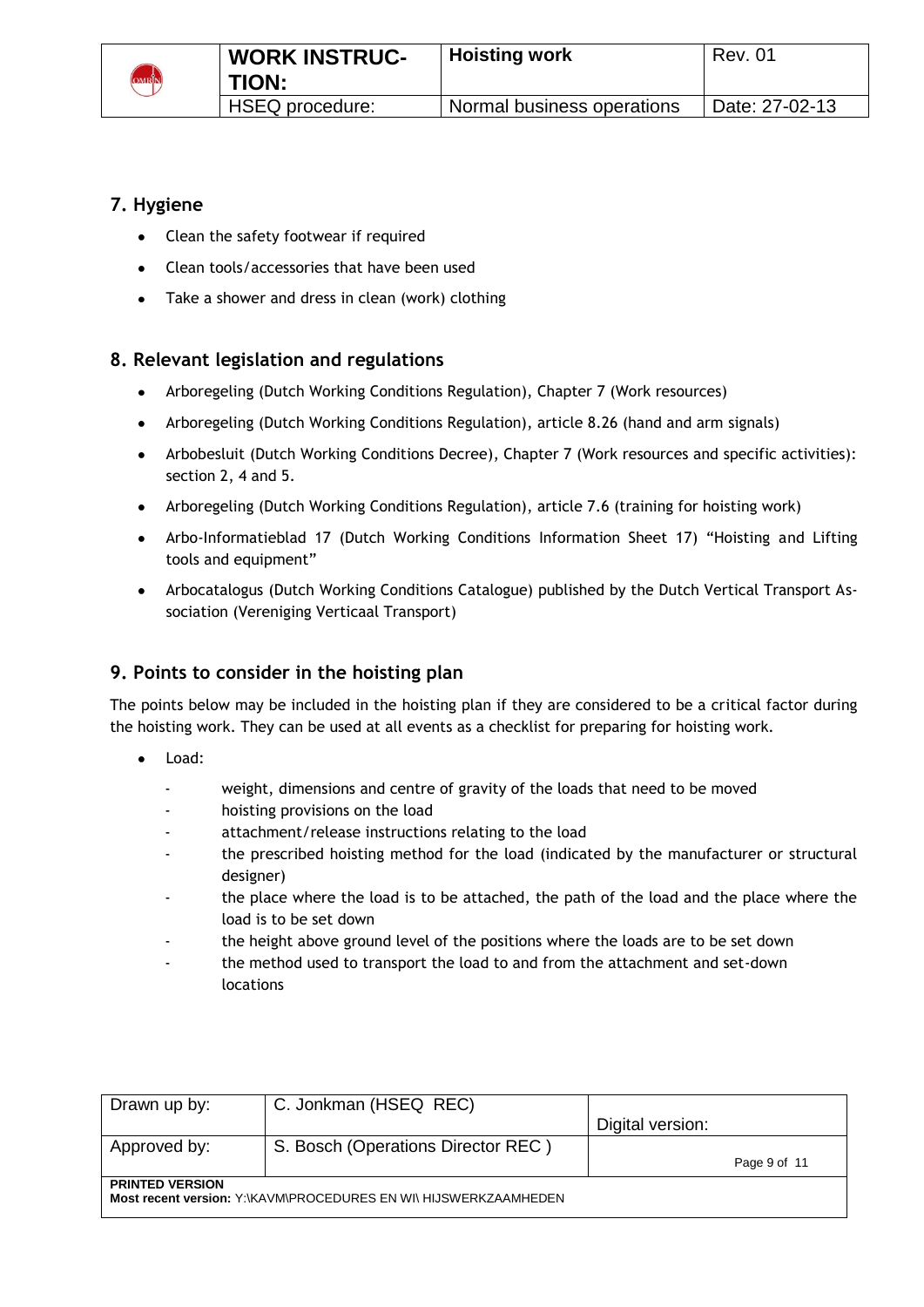

- Hoisting and lifting tools and equipment:
	- the hoisting or lifting provisions on the load
	- any special hoisting and lifting equipment that is required, such as balance bars, holders, etc.
	- length of rigging lines and tackles
	- use of a man-riding basket
	- use of fall arresters (when attaching/releasing hoisting provisions)
- Crane
	- configuration of the crane that is to be used (type)
	- hoisting capacity
	- swivel range
	- load-bearing support plates/ground pressures
	- the position where the machine can or must be set up (the right load-bearing supports)
	- use of multiple cranes (also applies for combinations of a mobile crane and overhead crane)
- Environment factors:
	- permissible ground pressure (loose or compacted earth, pits, cables and pipes in the ground)
	- the presence of high-voltage power lines and transformer stations within the working and turning area
	- obstacles that may impede the load path or limit the crane's range or function,
	- vulnerable objects under the path of the load (buildings, cables/pipes)
	- metalled surface on which the machine or heavy or unusual loads are to be transported and set up
	- wind speeds (wind force exerted on the load, turbulence close to buildings)
	- barriers on the public road
	- ribbon or chain barriers/fencing around the hoisting area
	- communication facilities for the crane operator and hoisting spotter

| Drawn up by:           | C. Jonkman (HSEQ REC)                                            |                  |               |
|------------------------|------------------------------------------------------------------|------------------|---------------|
|                        |                                                                  | Digital version: |               |
| Approved by:           | S. Bosch (Operations Director REC)                               |                  |               |
|                        |                                                                  |                  | Page 10 of 11 |
| <b>PRINTED VERSION</b> |                                                                  |                  |               |
|                        | Most recent version: Y:\KAVM\PROCEDURES EN WI\ HIJSWERKZAAMHEDEN |                  |               |